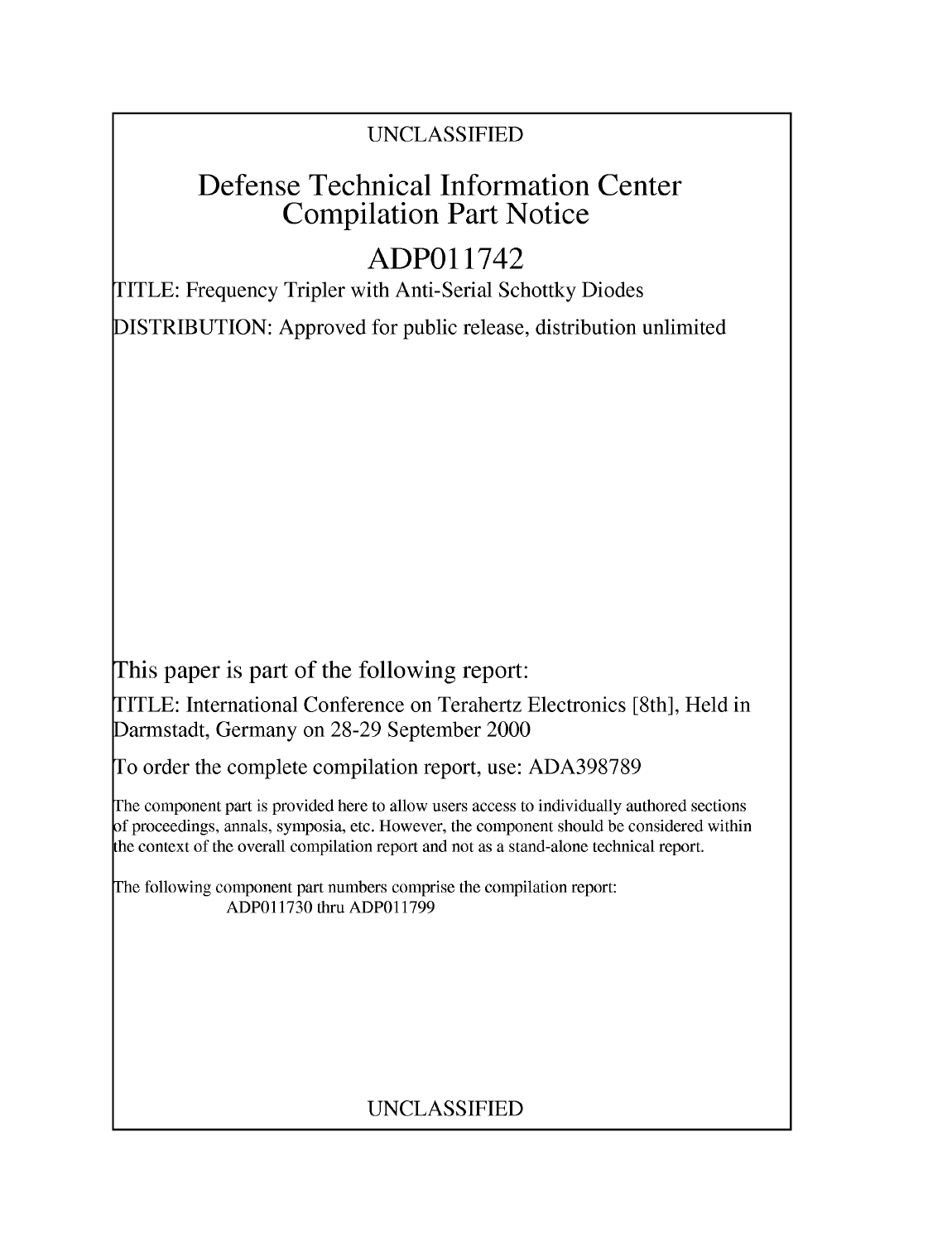# Frequency Tripler with Anti-serial Schottky Diodes

M. Krach, J. Freyer, and M. Claassen

advantages of a varactor with symmetrical capacitance- capacitance-voltage characteristic appears. This is, voltage characteristic and the low leakage current of Schottky however, not valid if the doping concentration in the diodes. The varactor structure consists of two depletion layer is non-uniform. Then the space-charge inhomogeneously doped Schottky diodes in anti-serial depiction layer is non-uniform. Then the space-charge region variations of the forward and the reverse diode differ connection which are quasi-monolithically integrated into a region variations of the forward and the reverse diode different points of the form each other resulting in a variable total capacitance microstrip circuit on quartz. A theoretical description of the from each other resulting in a variable total capacitance Schottky diode tripler is given and first experimental results with respect to the total voltage. Due to opposite self-<br>are presented which show an rf-output power of 2 mW at 210 biasing, both diodes operate in a range of are presented which show an rf-output power of 2 mW at 210 GHz. current [5].

harmonics from fundamental oscillators. They are applied doping concentration for  $\frac{1}{200}$  and  $\frac{1}{200}$   $\frac{1}{200}$   $\frac{1}{200}$   $\frac{1}{200}$   $\frac{1}{200}$   $\frac{1}{200}$   $\frac{1}{200}$   $\frac{1}{200}$   $\frac{1}{200}$   $\frac{1}{200}$   $\frac{$ as practical rf-power sources above 200 GHz since power generation of fundamental oscillators normally is too low at these frequencies. The single Schottky diode is the most commonly used device though its application e. g. for frequency triplers is more complex as compared to varactors with symmetric capacitance-voltage characteristics, as the single-barrier varactor [2, 3]. In this case, the rf-circuit can be less complicated since no bias and idler circuits are necessary. However, the disadvantage of the single-barrier varactor is the relatively high leakage current which limits the rf-modulation.

In this paper, we present a new type of varactor structure with two inhomogeneously doped anti-serial Schottky Fig. 1: Schematic layer sequence of the investigated Schottky diodes diodes exhibiting a symmetric capacitance-voltage characteristic with relatively low leakage currents. The devices and the rf-circuit are fabricated quasimonolithically on quartz substrate and are tested as frequency-multiplier from 70 GHz to 210 GHz.

### II. NONLINEAR DEVICE

Bradley et al. [4] have shown that two anti-serial Schottky diodes with constant doping cannot be applied as varactors. This is due to the fact that with changing total charge, the

space-charge region of the reverse biased diode increases *Abstract*—In this paper a new type of frequency-multiplier by the same amount by which the space-charge region of from 70 GHz to 210 GHz [1] is presented which combines the the forward diode is reduced. Thus, no non-linea the forward diode is reduced. Thus, no non-linear total

The layer sequence of the applied Schottky diodes is schematically shown in Fig. 1. A large barrier height is I. INTRODUCTION realised by the use of an undoped 10 nm thick AlGaAs layer below the Schottky contact. The remaining depletion Frequency multipliers use non-linear devices to generate zone is split up into two layers with stepwise constant harmonics from fundamental oscillators. They are emplied doping concentration followed by a highly n-doped zo

|                                                 | Schottky contact                  |             |
|-------------------------------------------------|-----------------------------------|-------------|
|                                                 | $\overline{Al_{0.55}Ga_{0.45}As}$ | $d = 10nm$  |
|                                                 | $N_{\rm p} = 4 \times 10^{18}$    | $d = 20$ nm |
| $N_{\text{D}} = 2 \times 10^{47}$<br>$d=200$ nm |                                   |             |
|                                                 | contact layer                     |             |
| quartz substrate                                |                                   |             |

The authors are with the Walter Schottky Institut, Technische Universität Miinchen, D-85748 Garching, Germany.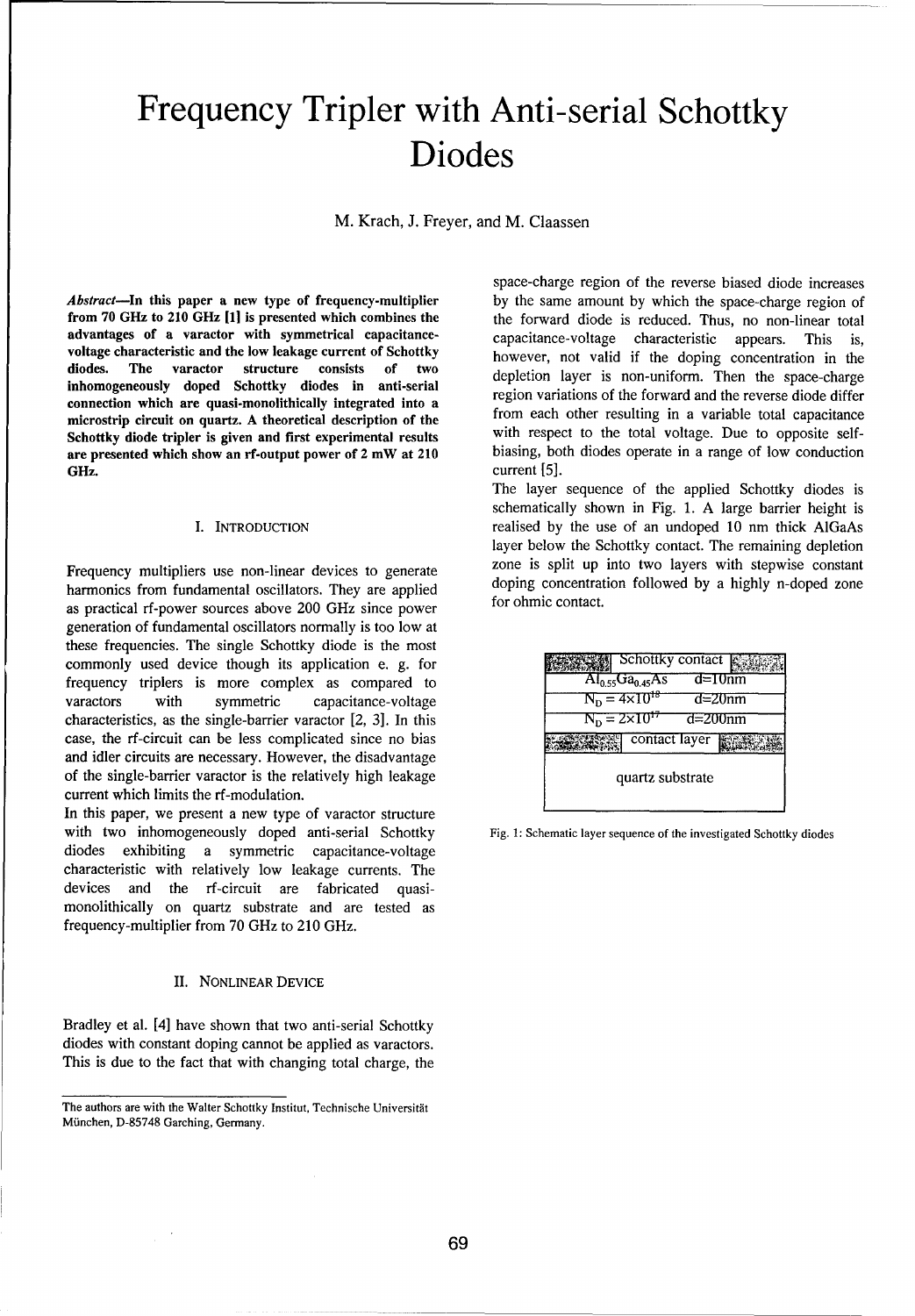

Fig. 2: Schematic layer sequence and band edge diagram of the anti-serial Schottky diodes

The symmetric varactor is realised by an anti-series where  $F$  is the electric field and  $A$  the area of the diode. connection of the two diodes with common Schottky contact schematically shown in Fig. 2.

programme was developed which considers space-charge **Cu** fields, thermionic field emission, tunnelling and impact  $\frac{1}{2}$  2E-7 characteristics of a single Schottky diode are calculated as  $\sigma_{0E+0}$  **OE+O 0E+O 0E+** follows:

equation self-consistently while requiring overall charge Voltage (V) neutrality across the structure and satisfying the following boundary conditions: The experimental and theoretical capacitance-voltage and current-

- 
- 2. With zero bias, the Fermi level remains constant (applied voltage), measured and simulated data.

level can be energetically higher than the conduction band series connection of two diodes, which determines the edge. Therefore, the Fermi distribution function has to be efficiency of the tripler, can be calculated from the applied to calculate the space-charge density. capacitance-voltage characteristic of a single Schottky

may then be used to calculate the I-V characteristics of the a single diode is calculated by integrating the capacitance-Schottky diodes. Thermionic emission of electrons over the voltage characteristic of the device. With this chargebarrier and tunnelling of electrons through the barrier is voltage characteristic and the charge displacement due to computed using the model of Tsu and Esaki [6], in which the self-biasing, which is rf-voltage amplitude dependent, the current density in the z direction is given by: the total charge-voltage characteristic of the anti-series

$$
J_T = \frac{em^* k_B T}{2_{\pi} \hbar^3} \cdot \int_{0}^{\infty} dE \ T(E) \ln \left( \frac{1 + e^{(E_F - E)/k_B T}}{1 + e^{(E_F - E - eV_a)/k_B T}} \right), \tag{1}
$$

 $\overline{ABGaAs}$  where  $m^*$  is the effective mass for electrons in the conduction band,  $e$  the elementary charge,  $E_F$  the Fermi  $\mathbf{r}_n$   $\mathbf{r}_n$ <sup>[</sup>] level in the metal,  $V_a$  the applied voltage and E the kinetic energy of the electron due to the motion in the z direction. **Schottky The transmission probability**  $T(E)$  **is computed using WKB** contact approximation [7]. For high voltages also impact ionisation **C-** has to be taken into account. This additional contribution to the conduction current can be implemented by the use of an impact ionisation coefficient  $[8]$ .

> The capacitance versus voltage behaviour of the device is **E**  $\mathbf{w}_{\rm c}$  **C** Calculated from the change of electric field with applied

Distance 
$$
C = {}_{\mathcal{E}r\mathcal{E}0}A\frac{dF}{dU},
$$
 (2)



1. The semiconductor properties are bulk-like, voltage characteristics of a single Schottky diode (see Fig.1)

throughout the entire structure and under applied The capacitance-voltage and current-voltage characteristics bias  $V_a$ , the Fermi levels on the left and right hand of the investigated structure are depicted in Fig. 3 for a side of the Schottky barrier must differ by  $eV_a$  single Schottky diode showing good agreement of

Due to high charge densities, in some regions the Fermi The dynamic capacitance voltage characteristic of the anti-The energy-band diagrams for different applied voltages diode. For this purpose the charge-voltage characteristic of connection of two diodes can be computed. The differentiation of the total charge-voltage characteristic  $\frac{B}{B}$ .  $\int dE$   $T(E) \ln \left( \frac{1+e^{(E_F-E)/k_BT}}{1+e^{(E_F-E)/k_BT}} \right)$ , (1) provides the rf-capacitance voltage characteristic of the capacitance-voltage characteristic of two anti-serial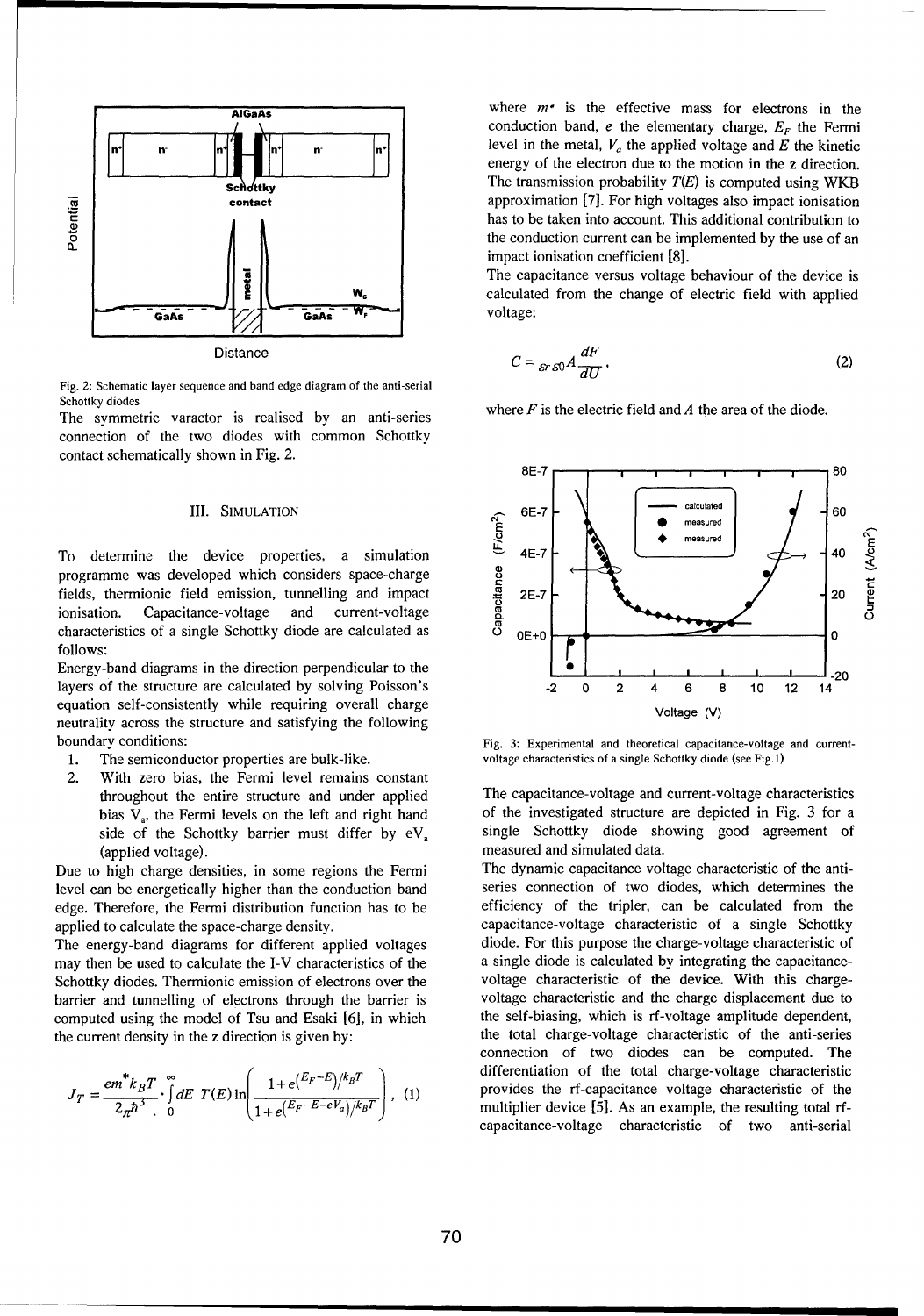Schottky diodes with doping profile from Fig. 1 and characteristics from Fig. 3 is depicted in Fig. 4.



Fig. 4: Rf-capacitance-voltage characteristic of the symmetric varactor with two anti-serial Schottky diodes with a dopingprofile according to Fig. The current-voltage characteristic of the investigated<br>1 and an rf-voltage of 9.4 V

inhomogeneous doping profile in the depletion zone results of 10 um and a series resistance of about 6 **52.** Tripler<br>in a strong non-linearity of the canacitance-voltage performance was tested at a fundamental frequency of in a strong non-linearity of the capacitance-voltage performance was tested at a fundamental frequency of 70<br>characteristic which enables application in frequency GHz. First experimental results achieved an rf-output characteristic which enables application in frequency multipliers.<br>
multipliers.<br>
power of 2 mW at 210 GHz with a flange to flange

integrated into a microstrip tripler circuit on quartz substrate. The anti-serial Schottky diodes are connected in VI. CONCLUSION series via air-bridges between input and output circuit. The initial material is grown on GaAs substrate by MBE technique and after the removal of the substrate, the entire A new anti-series Schottky diode frequency tripler with an <br>
recircuit including the varactor is fabricated on quartz output frequency of 210 GHz, fabricated on rf-circuit including the varactor is fabricated on quartz output frequency of 210 GHz, fabricated on quartz<br>substrate using standard photoresist technology. The quartz substrate, is reported. A theoretical description of t substrate using standard photoresist technology. The quartz substrate, is reported. A theoretical description of the<br>chin with the rf-circuit which consists of the nonlinear multiplier device as well as first experimental chip with the rf-circuit, which consists of the nonlinear multiplier device as well as first experimental results are<br>device a low-pass filter and input as well as output given. The rf-circuit with the nonlinear device was device, a low-pass filter, and input as well as output given. The rf-circuit with the nonlinear device was tested in<br>coupling is placed into a split waveguide mount with two a split full height waveguide mount. Considering coupling, is placed into a split waveguide mount with two a split full height waveguide mount. Considering the non-<br>symmetrical halfs. Details can be found elsewhere [9, 10] optimised structure for the Schottky diodes and symmetrical halfs. Details can be found elsewhere [9, 10]. <br>Tuning of the tripler is obtained by hackshorts at both input the achieved result of 2 mW output power is encouraging Tuning of the tripler is obtained by backshorts at both input the achieved result of 2 mW output power is encouraging of the state of the whole and shows the potential of this new tripler concept. and output waveguide (see Fig. 5). The design of the whole circuit was carried out by the help of microwave analysis programmes (ADS, HFSS) [11].



Fig. 4: Schematical view of the waveguide mount and quartz chip

Schottky diodes indicates relatively low leakage currents The rf-voltage is 9.4 V in this case. It can be seen that the for reverse voltages up to 13 V. The diodes have a diameter inhability results of 10  $\mu$ m and a series resistance of about 6  $\Omega$ . Tripler conversion efficiency of over 3 %. Up to this output level, saturation neither of efficiency nor of power has been IV. RF-CIRCUIT observed. It should be noted that the structure of the diodes and the circuit are not yet optimised. Further work will The tripler with the two devices was quasi-monolithically focus on this field to increase the performance of the tripler.

### VII. ACKNOWLEDGEMENT

This work is supported by the Deutsche Forschungsgemeinschaft (SFB 348). The authors would like to thank H. Grothe for supplying the high-quality epitaxial materials.

### VIII. REFERENCES